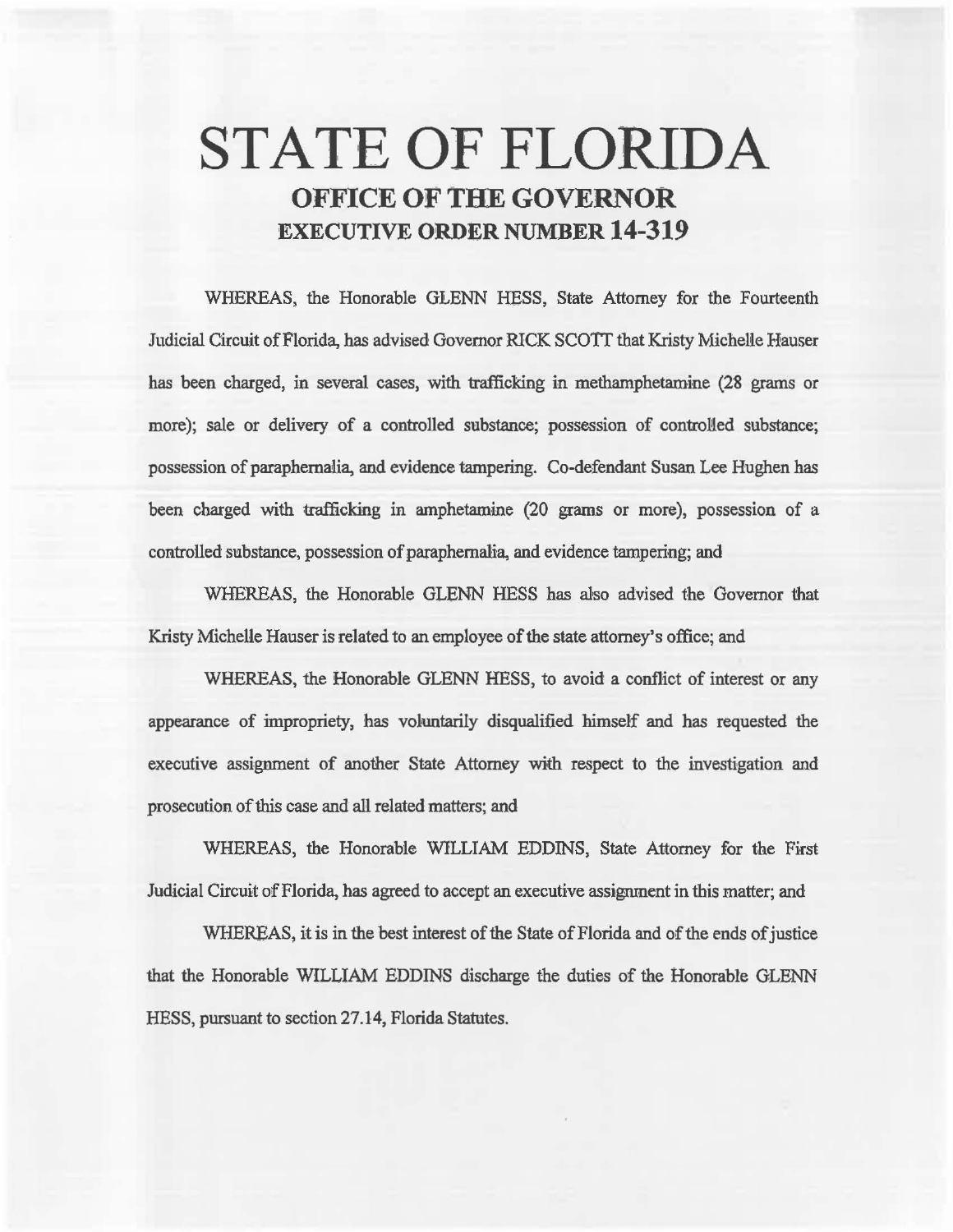NOW, THEREFORE, I, RICK SCOTT, Governor of Florida, in obedience to my solemn constitutional duty to "take care that the laws be faithfully executed," and pursuant to the Constitution and laws of the State of Florida, issue the following Executive Order, effective immediately:

## Section 1.

The Honorable WILLIAM EDDINS, State Attorney for the First Judicial Circuit of Florida, referred to as the "Assigned State Attorney," is assigned to discharge the duties of the Honorable GLENN HESS, State Attorney for the Fourteenth Judicial Circuit of Florida, as they relate to the investigation, prosecution and all matters related to Kristy Michelle Hauser and Susan Lee Hughen.

## Section 2.

The Assigned State Attorney or one or more Assistant State Attorneys and Investigators, who have been designated by the Assigned State Attorney, shall proceed immediately to the Fourteenth Judicial Circuit of Florida, and are vested with the authority to perform the duties prescribed herein.

#### Section 3.

All residents of the Fourteenth Judicial Circuit are requested, and all public officials are directed, to cooperate and render whatever assistance is necessary to the Assigned State Attorney, so that justice may be served.

#### Section 4.

The period of this Executive Assignment shall be for one (1) year, to and including December 19, 2015.